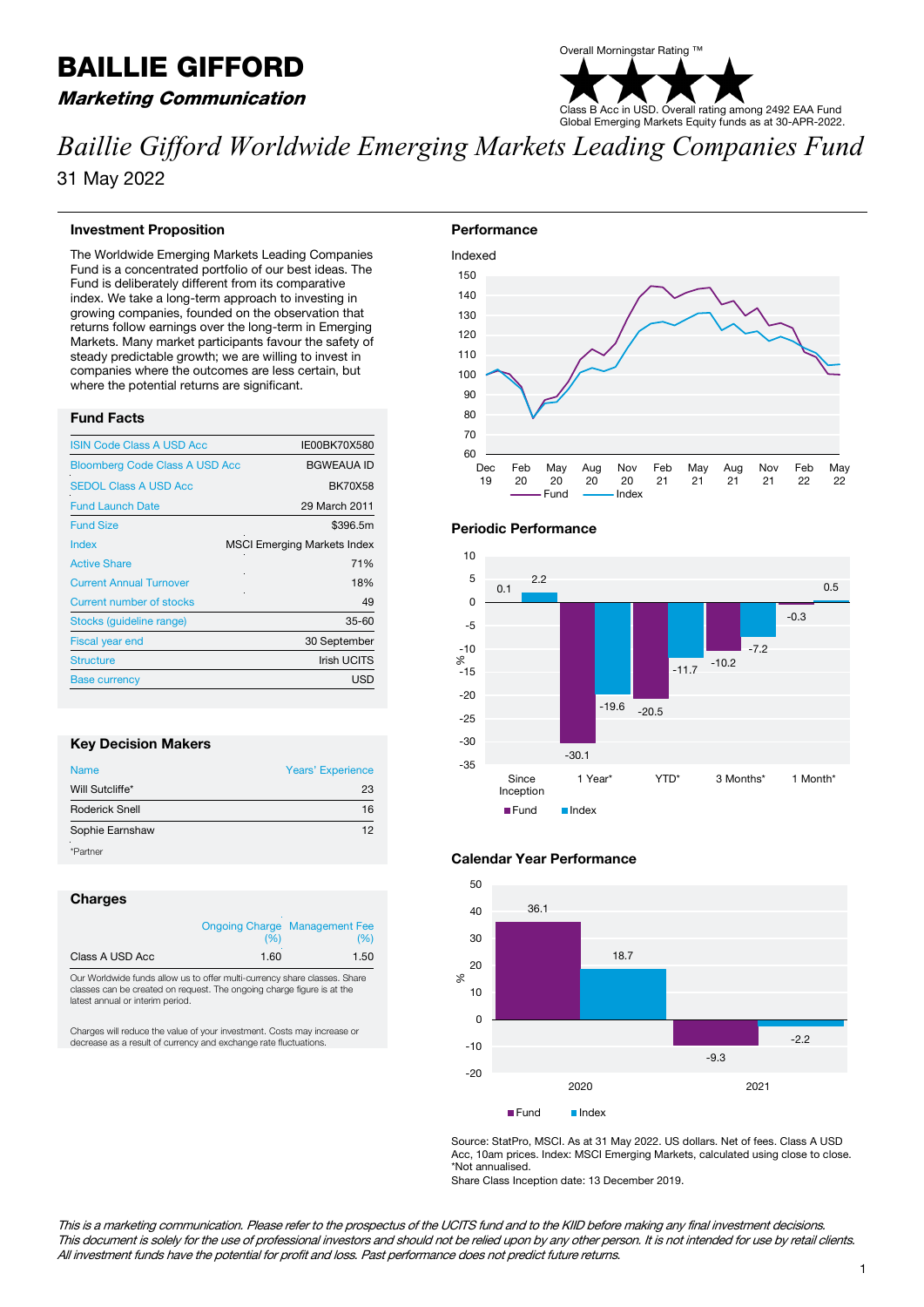# **Sector Exposure**



|                |                               | %    |
|----------------|-------------------------------|------|
|                | <b>Information Technology</b> | 26.3 |
| $\mathfrak{p}$ | <b>Financials</b>             | 22.8 |
| 3              | <b>Consumer Discretionary</b> | 21.4 |
| $\overline{4}$ | Energy                        | 11.6 |
| 5              | <b>Communication Services</b> | 7.0  |
| 6              | <b>Materials</b>              | 6.3  |
|                | <b>Industrials</b>            | 2.5  |
| 8              | <b>Health Care</b>            | 0.2  |
| 9              | <b>Consumer Staples</b>       | 0.0  |
| 10             | Cash                          | 2.0  |
|                |                               |      |

**Geographical Exposure**



|                |               | %    |
|----------------|---------------|------|
| $\mathbf 1$    | China         | 30.5 |
| $\overline{2}$ | <b>Brazil</b> | 14.4 |
| 3              | South Korea   | 14.2 |
| $\overline{4}$ | India         | 13.2 |
| 5              | Taiwan        | 10.3 |
| 6              | Mexico        | 2.8  |
| 7              | South Africa  | 2.1  |
| 8              | Indonesia     | 2.1  |
| 9              | <b>Others</b> | 8.4  |
| 10             | Cash          | 2.0  |

By investing in the Fund you own shares in the Fund. You do not have ownership or control of the underlying assets such as the stocks and shares the companies that make up the portfolio as these are owned by the Fund.

## **Discrete Performance**

|              |     | 31/03/17- 31/03/18- 31/03/19- 31/03/20- 31/03/21-<br>31/03/18 31/03/19 31/03/20 31/03/21 31/03/22 |     |      |         |
|--------------|-----|---------------------------------------------------------------------------------------------------|-----|------|---------|
| Fund Net (%) | N/A | N/A                                                                                               | N/A | 77.3 | $-21.3$ |
| Index $(\%)$ | N/A | N/A                                                                                               | N/A | 58.9 | $-11.1$ |

# **Top Ten Holdings**

|                | <b>Holdings</b>            | % of Total Assets |
|----------------|----------------------------|-------------------|
|                | <b>TSMC</b>                | 9.9               |
| 2              | <b>Samsung Electronics</b> | 9.4               |
| 3              | Petrobras                  | 6.4               |
| $\overline{4}$ | <b>Reliance Industries</b> | 5.2               |
| 5              | Alibaba                    | 4.5               |
| 6              | Ping An Insurance          | 4.4               |
| $\overline{7}$ | Tencent                    | 3.7               |
| 8              | MercadoLibre               | 3.4               |
| 9              | Meituan                    | 3.3               |
| 10             | Samsung SDI                | 3.2               |

#### **Awards and Ratings**

As at April 30, 2022



Lipper Ratings for Total Return is supplied by Lipper, a Refinitiv Company. Copyright 2022 © Refinitiv. All rights reserved. Lipper shall not be liable for any errors or delays in the content, or for any actions taken in reliance thereto. Lipper rating based on representative shareclass.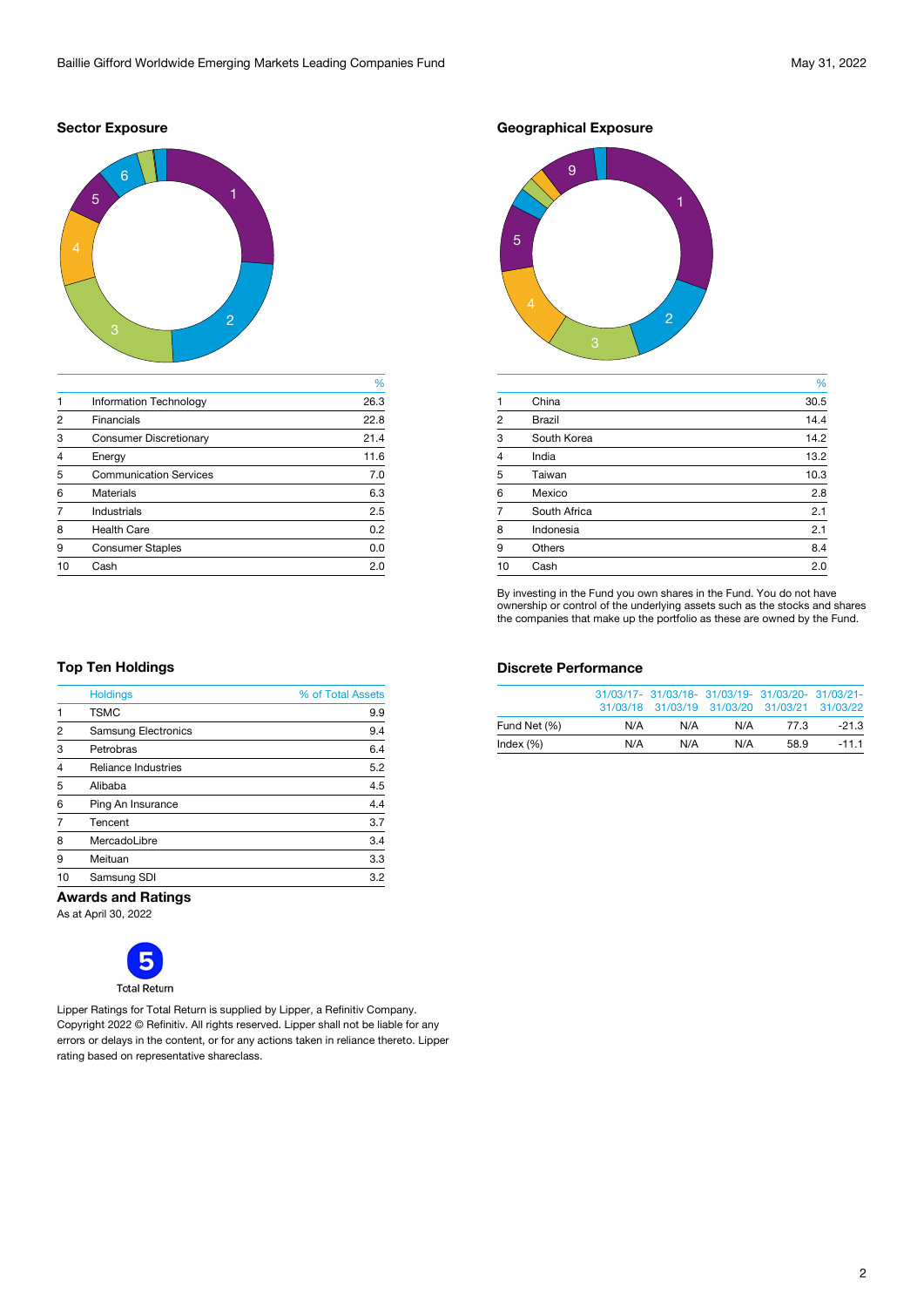# **Risks and Additional Information**

The Fund is a sub-fund of Baillie Gifford Worldwide Funds PLC which is an established umbrella fund. Its Investment Manager and Distributor is Baillie Gifford Investment Management (Europe) Limited ("BGE"). This document does not provide you with all the facts that you need to make an informed decision about investing in the Fund. Further details of the risks associated with investing in the Fund can be found in the Key Investor Information Document (KIID), or the Prospectus.

A Prospectus is available for Baillie Gifford Worldwide Funds plc (the Company) in English, French and German. Key Investor Information Documents (KIIDs) are available for each share class of each of the sub-funds of the Company and in one of the official languages of each of the EU Member States into which each sub-fund has been notified for marketing under the Directive 2009/65/EC (the UCITS Directive). These can be obtained from bailliegifford.com. In addition, a summary of investor rights is available from bailliegifford.com. The summary is available in English.

The sub-funds of the Company are currently notified for marketing into a number of EU Member States under the UCITS Directive. The Company can terminate such notifications for any share class and/or sub-fund of the Company at any time using the process contained in Article 93a of the UCITS Directive.

Nothing in the document should be construed as advice and it is therefore not a recommendation to buy or sell shares.

The ongoing charges figure is based on actual expenses for the latest financial period. Where the share class has been launched during the financial period and / or expenses during the period are not representative, an estimate of expenses may have been used instead. It may vary from year to year. It excludes the costs of buying and selling

assets for the Fund although custodian transaction costs are included. Where a share class has not been seeded an estimate of expenses has been used.

This document contains information on investments which does not constitute independent research. Accordingly, it is not subject to the protections afforded to independent research and Baillie Gifford and its staff may have dealt in the investments concerned. It is classified as advertising in Switzerland under Art 68 of the Financial Services Act ("FinSA").

This document is issued by Baillie Gifford Overseas Limited ("BGO") which provides investment management and advisory services to non-UK clients. BGO is wholly owned by Baillie Gifford & Co. Both are authorised and regulated in the UK by the Financial Conduct Authority. BGO is registered with the SEC in the United States of America, and is licensed with the Financial Sector Conduct Authority in South Africa as a Financial Services Provider. The Fund is authorised in Ireland and regulated by the Central Bank of Ireland.

BGE provides investment management and advisory services to European (excluding UK) clients. It was incorporated in Ireland in May 2018. BGE is authorised by the Central Bank of Ireland as an AIFM under the AIFM Regulations and as a UCITS management company under the UCITS Regulation. BGE is also authorised in accordance with Regulation 7 of the AIFM Regulations, to provide management of portfolios of investments, including Individual Portfolio Management ('IPM') and Non-Core Services. BGE has been appointed as UCITS management company to the following UCITS umbrella company; Baillie Gifford Worldwide Funds plc. Through its MiFID passport, it has established Baillie Gifford Investment Management (Europe) Limited (Frankfurt Branch) to market its investment management and advisory services and distribute Baillie Gifford Worldwide Funds plc in Germany. Similarly, it has established Baillie Gifford Investment Management (Europe) Limited (Amsterdam Branch) to market its investment management and advisory services and distribute Baillie Gifford Worldwide Funds plc in The Netherlands. Baillie Gifford Investment Management (Europe) Limited also has a representative office in Zurich, Switzerland pursuant to Art. 58 of the Federal Act on Financial Institutions ("FinIA"). The representative office is authorised by the Swiss Financial Market Supervisory Authority (FINMA). The representative office does not constitute a branch and therefore does not have authority to commit Baillie Gifford Investment Management (Europe) Limited.

Baillie Gifford Asia (Hong Kong) Limited 柏基亞洲(香港)有限公司 ("BGA") holds a Type 1 and a Type 2 licence from the Securities and Futures Commission of Hong Kong to market and distribute Baillie Gifford's range of collective investment schemes to professional investors in Hong Kong. Baillie Gifford International LLC was formed in Delaware in 2005 and is registered with the SEC. It is the legal entity through which BGO provides client service and marketing functions in

#### North America.

Baillie Gifford International LLC, BGE and BGA are a wholly owned subsidiaries of Baillie Gifford Overseas Limited. All information is sourced from Baillie Gifford & Co. All amounts in share

class currency and as at the date of the document unless otherwise stated. All figures are rounded, so any totals may not sum.

Investment markets can go down as well as up and market conditions can change rapidly. The value of an investment in the Fund, and any income from it, can fall as well as rise and investors may not get back the amount invested.

The specific risks associated with the Fund include:

Custody of assets, particularly in emerging markets, involves a risk of loss if a custodian becomes insolvent or breaches duties of care.

The Fund invests in emerging markets where difficulties in dealing, settlement and custody could arise, resulting in a negative impact on the value of your investment.

The Fund's concentrated portfolio relative to similar funds may result in large movements in the share price in the short term.

The Fund has exposure to foreign currencies and changes in the rates of exchange will cause the value of any investment, and income from it, to fall as well as rise and you may not get back the amount invested.

The Fund's share price can be volatile due to movements in the prices of the underlying holdings and the basis on which the Fund is priced.

Further details of the risks associated with investing in the Fund can be found in the Key Investor Information Document (KIID), or the Prospectus. Copies of both the KIID and Prospectus are available at bailliegifford.com.

#### **Definitions**

Active Share - A measure of the Fund's overlap with the benchmark. An active share of 100 indicates no overlap with the benchmark and an active share of zero indicates a portfolio that tracks the benchmark.

#### **Awards and Ratings**

The information contained herein: (1) is proprietary to Morningstar and/or its content providers; (2) may not be copied or distributed; and (3) is not warranted to be accurate, complete, or timely. Neither Morningstar nor its content providers are responsible for any damages or losses arising from any use of this information. Past performance does not predict future returns.

#### **How to Deal**

To deal please contact your representative below or alternatively you can contact Brown Brothers Harriman direct by phone or post.

Tel Dublin: +353 1 241 7156 Tel Hong Kong: +852 3971 7156

Fax Dublin: +353 1 241 7157 Fax Hong Kong: +852 3971 7157

#### Address:

Brown Brothers Harriman Fund Administration Services (Ireland) Limited

30 Herbert Street, Dublin 2, D02 W329, Ireland

Further information about the Fund can also be obtained from locally appointed agents, details of which are available from the country specific pages at bailliegifford.com.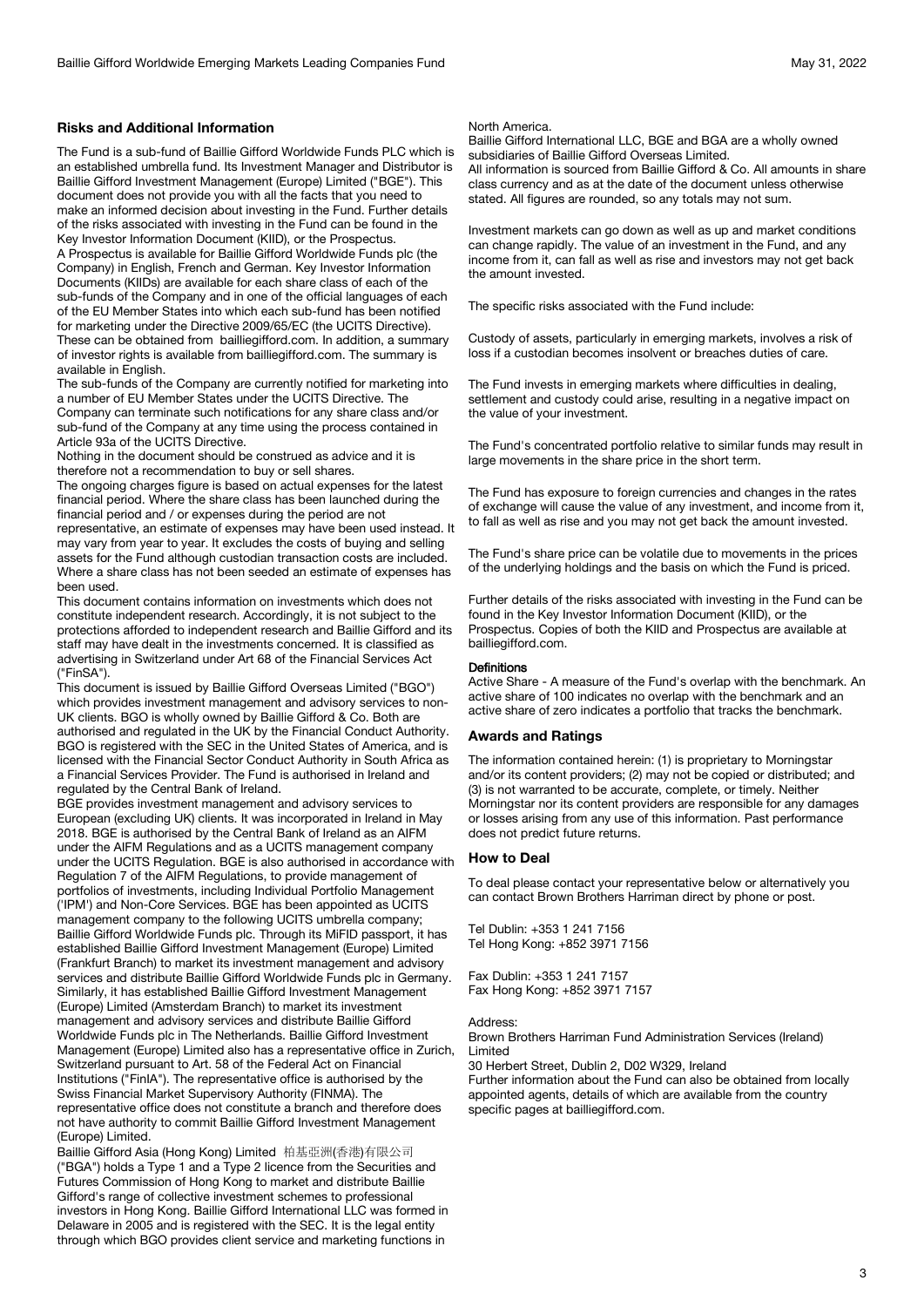# **Target Market**

This Fund is suitable for all investors seeking a Fund that aims to deliver capital growth over a long-term investment horizon. The investor should be prepared to bear losses. This Fund is compatible for mass market distribution. This Fund may not be suitable for investors who are concerned about short-term volatility and performance, seeking a regular source of income and investing for less than five years. This Fund does not offer capital protection.

#### **Legal Notices**

Source: MSCI. MSCI makes no express or implied warranties or representations and shall have no liability whatsoever with respect to any MSCI data contained herein. The MSCI data may not be further redistributed or used as a basis for other indexes or any securities or financial products. This report is not approved, endorsed, reviewed or produced by MSCI. None of the MSCI data is intended to constitute investment advice or a recommendation to make (or refrain from making) any kind of investment decision and may not be relied on as such.

# **Financial Intermediaries**

This document is suitable for use of financial intermediaries. Financial intermediaries are solely responsible for any further distribution and Baillie Gifford takes no responsibility for the reliance on this document by any other person who did not receive this document directly from Baillie Gifford.